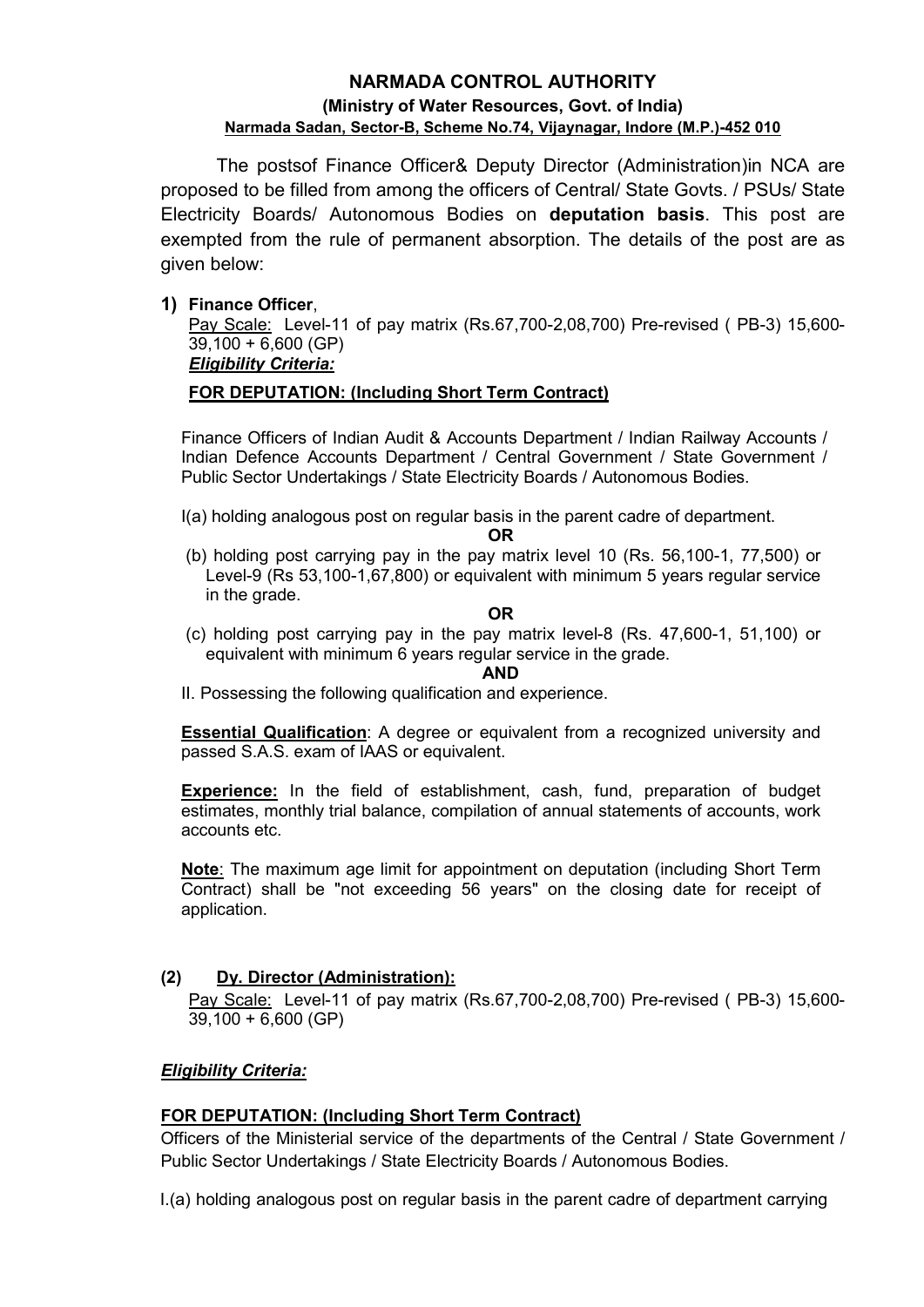pay in the pay matrix level-11 of (Rs 67,700-2,08,700) in  $7<sup>th</sup>$  CPC.

OR

 (b) holding post carrying pay in the pay matrix level 10 (Rs 56,100-1,77,500) or equivalent with minimum 4 years regular service in the grade.

#### OR

 (c) holding posts carrying pay in the pay matrix level 8 (Rs 47,600-1,51,100) or equivalent with minimum 6 years regular service in the grade

#### AND

II. Possessing the following qualification and experience

**Essential Qualification& Experience:** A degree or equivalent from a recognized University.

Experience: Minimum of 5 years' experience of having worked as Administrative / Establishment Office dealing with all establishment and administrative matters with sound knowledge of rules and regulations applicable in Government organizations.

Note: The maximum age limit for appointment on deputation (including Short Term Contract) shall be "not exceeding 56 years" on the closing date for receipt of application.

### Description of Duties:

Deputy Director (Administration),NCA is the middle level officer for dealing (i) Administrative & Establishment matters including filling up of various posts, (ii) Cadre Management of various grades/posts, (iii) Constitution of Departmental Promotion Committees (DPCs)/Screening Committee/Selection Committee relating to appointments, promotion and confirmation of officials in different grades and posts, (iv) Coordinating furnishing of information relating to the Ministry of Water Resources, Parliament Questions, VIP references etc. (v) Court cases on administrative matters. The Deputy Director (Administration) has also been designated as Head of the Office particularly, for according sanction on routine establishment matters viz. advances to staff, medical claims etc.

\_\_\_\_\_\_\_\_\_\_\_\_\_\_\_\_\_\_\_\_\_\_\_\_\_\_\_\_\_\_\_\_\_\_\_\_\_\_\_\_\_\_\_\_\_\_\_\_\_\_\_\_\_\_\_\_\_\_\_\_\_\_\_\_\_\_\_\_\_\_\_\_

## General Conditions: For Deputation Basis:

The period of deputation shall ordinarily be 3 years extendable up to 5 years provided the total deputation period including the period of deputation held in any ex-cadre post immediately preceding shall not exceed 5 years. Age of the applicants should not be more than 56 years on the last date of receipt of applications. The selected candidates will have the liability to serve wherever the vacancies are available in NCA from time to time. Application through proper channel in the given Proforma along with copies of up to date ACRs for preceding 5 years, vigilance clearance and no penalty certificates may be sent to Dy. Director (Admn), Narmada Control Authority, Narmada Sadan, Sector-B, Scheme No.74, Vijay Nagar, Indore- 452010 within 30 days from the date of publication of this advertisement. Applications received after due date or without copies of ACR/Vigilance clearance certificate or otherwise incomplete shall not be considered.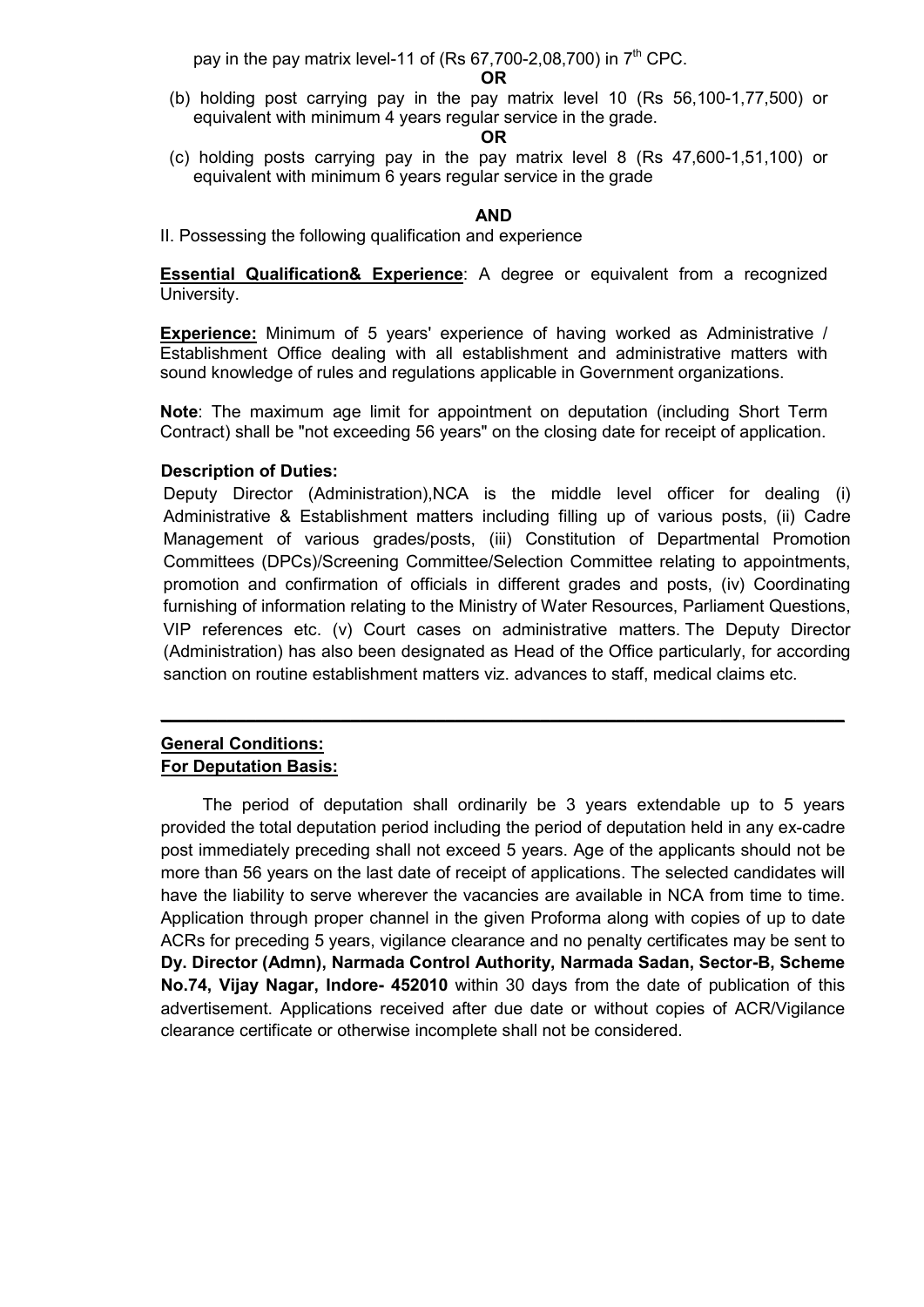### Curriculum Vitae Proforma

Application for the post of \_\_\_\_\_\_\_\_\_\_\_\_\_\_\_\_\_\_\_\_\_\_\_\_\_\_\_\_\_\_\_\_\_\_ in NCA.

| $\mathbf{1}$   | Name & Address (in Block Letters):                                                                    |              |      |    | ÷                    |                                    |                                                                                           |
|----------------|-------------------------------------------------------------------------------------------------------|--------------|------|----|----------------------|------------------------------------|-------------------------------------------------------------------------------------------|
|                |                                                                                                       |              |      |    |                      |                                    |                                                                                           |
| $\overline{2}$ | Date of Birth (in Christian era):                                                                     |              |      |    | t                    |                                    |                                                                                           |
|                |                                                                                                       |              |      |    |                      |                                    |                                                                                           |
| 3              | Whether belongs to SC/ST                                                                              |              |      |    |                      |                                    |                                                                                           |
| 4              | i)<br>Date of Entry into service                                                                      |              |      |    |                      |                                    |                                                                                           |
|                | Date of retirement under Central/ State<br>$\mathsf{ii}$<br>Govts., / PSUs/ State Electricity Boards/ |              |      |    |                      |                                    |                                                                                           |
| 5              | <b>Autonomous Bodies</b><br><b>Educational Qualifications</b>                                         |              |      |    |                      |                                    |                                                                                           |
|                |                                                                                                       |              |      |    |                      |                                    |                                                                                           |
| 6              | Experience                                                                                            |              |      |    | ÷                    |                                    |                                                                                           |
|                |                                                                                                       |              |      |    |                      |                                    |                                                                                           |
|                |                                                                                                       |              |      |    |                      |                                    | Details of employment, in chronologicalorder indicating the following details. (Enclose a |
|                | separate sheet, if necessary, duly authenticated by your signature)                                   |              |      |    |                      |                                    |                                                                                           |
|                | Office/ Institution                                                                                   | Post<br>held | From | To |                      | Scale of pay &<br><b>Basic Pay</b> | Nature of duties                                                                          |
|                |                                                                                                       |              |      |    |                      |                                    |                                                                                           |
|                |                                                                                                       |              |      |    |                      |                                    | (in detail)                                                                               |
|                |                                                                                                       |              |      |    |                      |                                    |                                                                                           |
|                |                                                                                                       |              |      |    |                      |                                    |                                                                                           |
|                |                                                                                                       |              |      |    |                      |                                    |                                                                                           |
|                |                                                                                                       |              |      |    |                      |                                    |                                                                                           |
|                |                                                                                                       |              |      |    |                      |                                    |                                                                                           |
|                |                                                                                                       |              |      |    |                      |                                    |                                                                                           |
|                |                                                                                                       |              |      |    |                      |                                    |                                                                                           |
| $\overline{7}$ | Nature of present employment i.e. Ad-hoc or                                                           |              |      |    | $\ddot{\phantom{a}}$ |                                    |                                                                                           |
|                | Temporary or Quasi-Permanent or Permanent                                                             |              |      |    |                      |                                    |                                                                                           |
|                |                                                                                                       |              |      |    |                      |                                    |                                                                                           |
|                |                                                                                                       |              |      |    |                      |                                    |                                                                                           |
|                |                                                                                                       |              |      |    |                      |                                    |                                                                                           |
|                |                                                                                                       |              |      |    |                      |                                    |                                                                                           |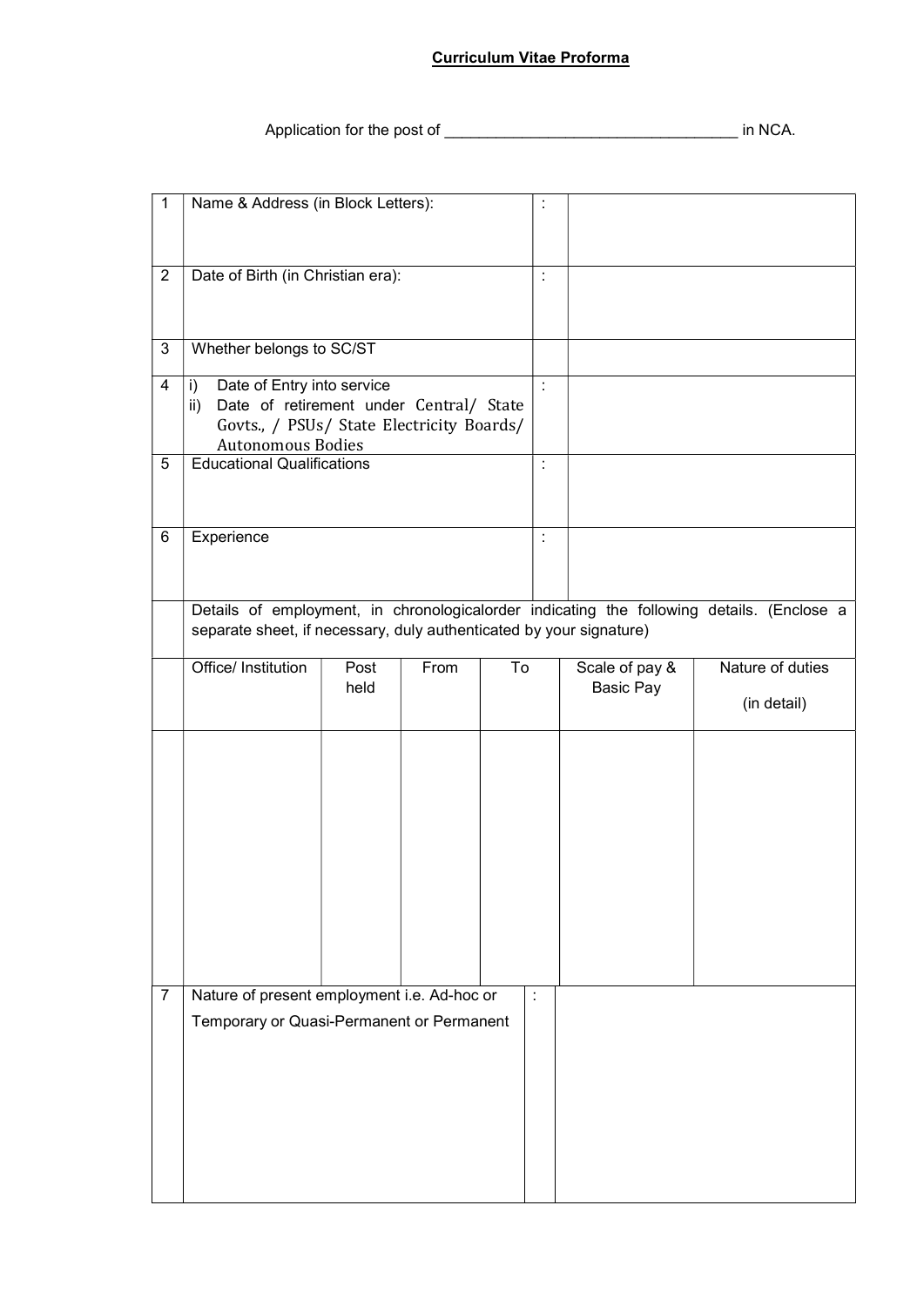| 8      | In case the present employment is              |                              |                                                                                 |                         |
|--------|------------------------------------------------|------------------------------|---------------------------------------------------------------------------------|-------------------------|
|        | held on deputation/ contract basis, please     |                              |                                                                                 |                         |
|        | state:-                                        |                              |                                                                                 |                         |
|        |                                                |                              |                                                                                 |                         |
|        | initial<br>date<br>of                          | Period<br>of                 |                                                                                 |                         |
| a) The | appointment                                    | (b)<br>appointment<br>on     | (c) Name of the parent office / organization to<br>which the applicant belongs. |                         |
|        |                                                | deputation<br>$\overline{I}$ |                                                                                 |                         |
|        |                                                | contract                     |                                                                                 |                         |
|        |                                                |                              |                                                                                 |                         |
|        |                                                |                              |                                                                                 |                         |
|        |                                                |                              |                                                                                 |                         |
|        |                                                |                              |                                                                                 |                         |
|        |                                                |                              |                                                                                 |                         |
|        |                                                |                              |                                                                                 |                         |
| 9      | <b>Additional</b><br>details                   | about<br>present             | ÷                                                                               |                         |
|        | employment.                                    |                              |                                                                                 |                         |
|        | Please state whether working under             |                              |                                                                                 |                         |
|        | (indicate the name of your employer            |                              |                                                                                 |                         |
|        | against the relevant column)                   |                              |                                                                                 |                         |
|        |                                                |                              |                                                                                 |                         |
|        | a) Central Govt.                               |                              | $\ddot{\phantom{a}}$                                                            |                         |
|        | b) State Govt.                                 |                              | $\ddot{\phantom{a}}$                                                            |                         |
|        | c) Autonomous Organization                     |                              |                                                                                 |                         |
|        | d) Govt. Undertaking                           |                              |                                                                                 |                         |
|        | e) Universities                                |                              |                                                                                 |                         |
|        | f) Others                                      |                              |                                                                                 |                         |
| 10     | Please state whether you are working in        |                              | $\ddot{\cdot}$                                                                  |                         |
|        | the same Department and are in the feeder      |                              |                                                                                 |                         |
|        | grade or feeder to feeder grade:               |                              |                                                                                 |                         |
| 11     | Are you in Revised Scale of Pay? If yes, give  |                              | $\dot{\mathbf{r}}$                                                              |                         |
|        | thedate from which the revision took place and |                              |                                                                                 |                         |
|        | indicate the pre-revised scale:                |                              |                                                                                 |                         |
|        |                                                |                              |                                                                                 |                         |
|        |                                                |                              |                                                                                 |                         |
|        |                                                |                              |                                                                                 |                         |
|        |                                                |                              |                                                                                 |                         |
| 12     | Total emoluments per month now drawn           |                              |                                                                                 |                         |
|        | Basic Pay in the PB                            | Grade Pay                    |                                                                                 | <b>Total Emoluments</b> |
|        |                                                |                              |                                                                                 |                         |
|        |                                                |                              |                                                                                 |                         |
|        |                                                |                              |                                                                                 |                         |
|        |                                                |                              |                                                                                 |                         |
|        |                                                |                              |                                                                                 |                         |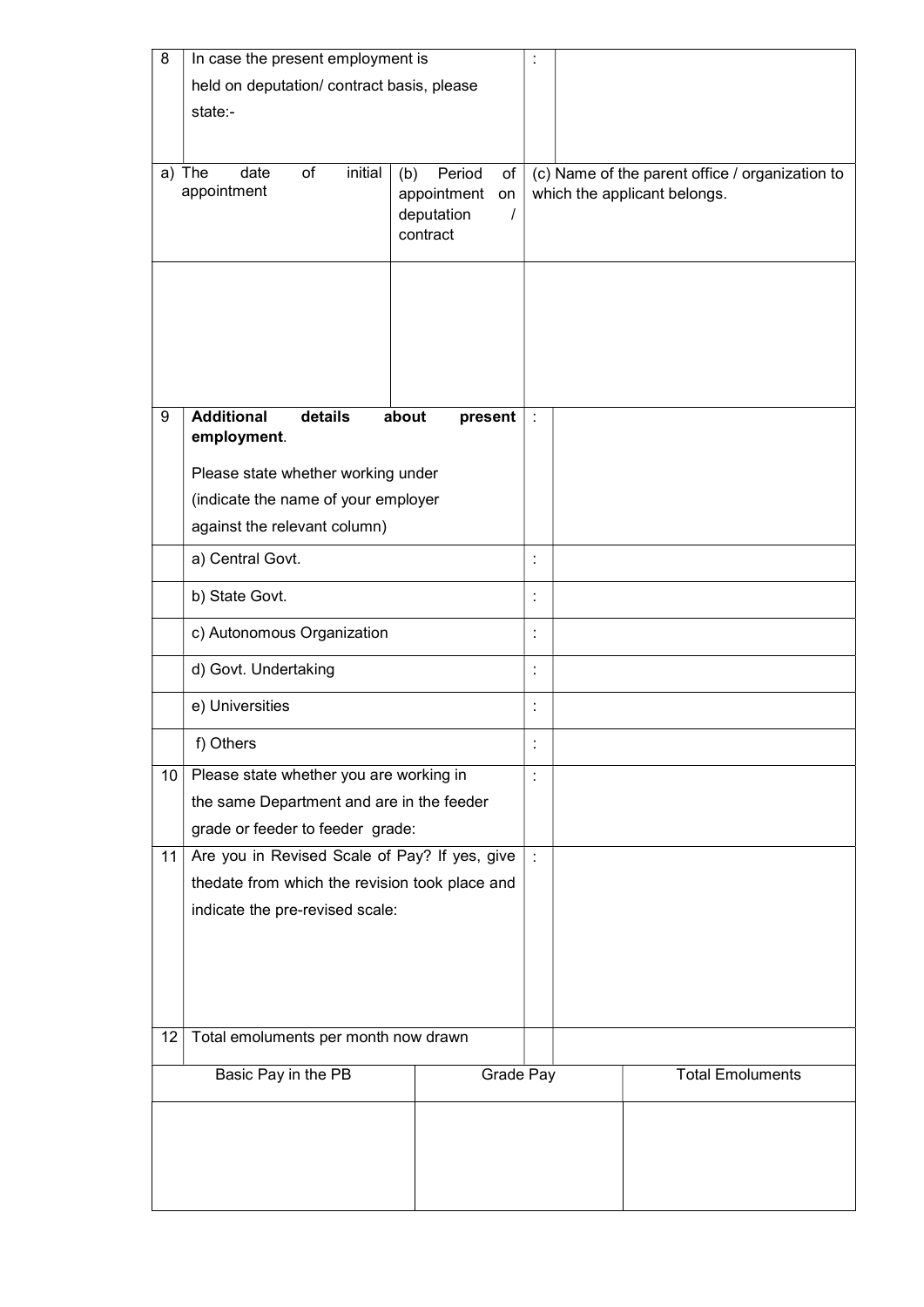| 13. | Additional information, if any, which you would                 |   |  |
|-----|-----------------------------------------------------------------|---|--|
|     | like to mention in support of your suitability for              |   |  |
|     | the post. This among other things may                           |   |  |
|     | provide information with regard to                              |   |  |
|     | i) additional academic qualification                            |   |  |
|     | ii) professional training and                                   |   |  |
|     | iii) work experience over and above prescribed                  |   |  |
|     | in the Vacancy Circular/Advertisement).                         |   |  |
|     | (Note: Enclose a separate sheet), if the space<br>insufficient) |   |  |
| 14. | Remarks-                                                        | t |  |
|     | The candidates are requested to indicate                        |   |  |
|     | information with regards to:                                    |   |  |
|     |                                                                 |   |  |
|     | i) Research publications and reports and                        |   |  |
|     | special projects.                                               |   |  |
|     | ii) Awards<br>Scholarships<br>Official<br>$\prime$<br>$\prime$  |   |  |
|     | Appreciation.                                                   |   |  |
|     |                                                                 |   |  |
|     | iii) Affiliation with the professional bodies /                 |   |  |
|     | institutions / societies and:                                   |   |  |
|     | iv) Any other information :                                     |   |  |
|     | (Note: Enclose a separate sheet if the                          |   |  |
|     | space is insufficient)                                          |   |  |
| 15. | Address/Telephone number for                                    |   |  |
|     | Correspondence/Contact.                                         |   |  |
|     | a) Office                                                       |   |  |
|     | b) Permanent Address                                            |   |  |
|     |                                                                 |   |  |

I have carefully gone through the vacancy circular/advertisement and I am well aware that the information furnished in the Curriculum Vitae duly supported by the documents in respect of Essential Qualification / Work Experience submitted by me will also be assessed by the Selection Committee at the time of selection of the post. The information / details provided by me are correct and true to the best of my knowledge and no material fact having a bearing on my selection has been suppressed / withheld.